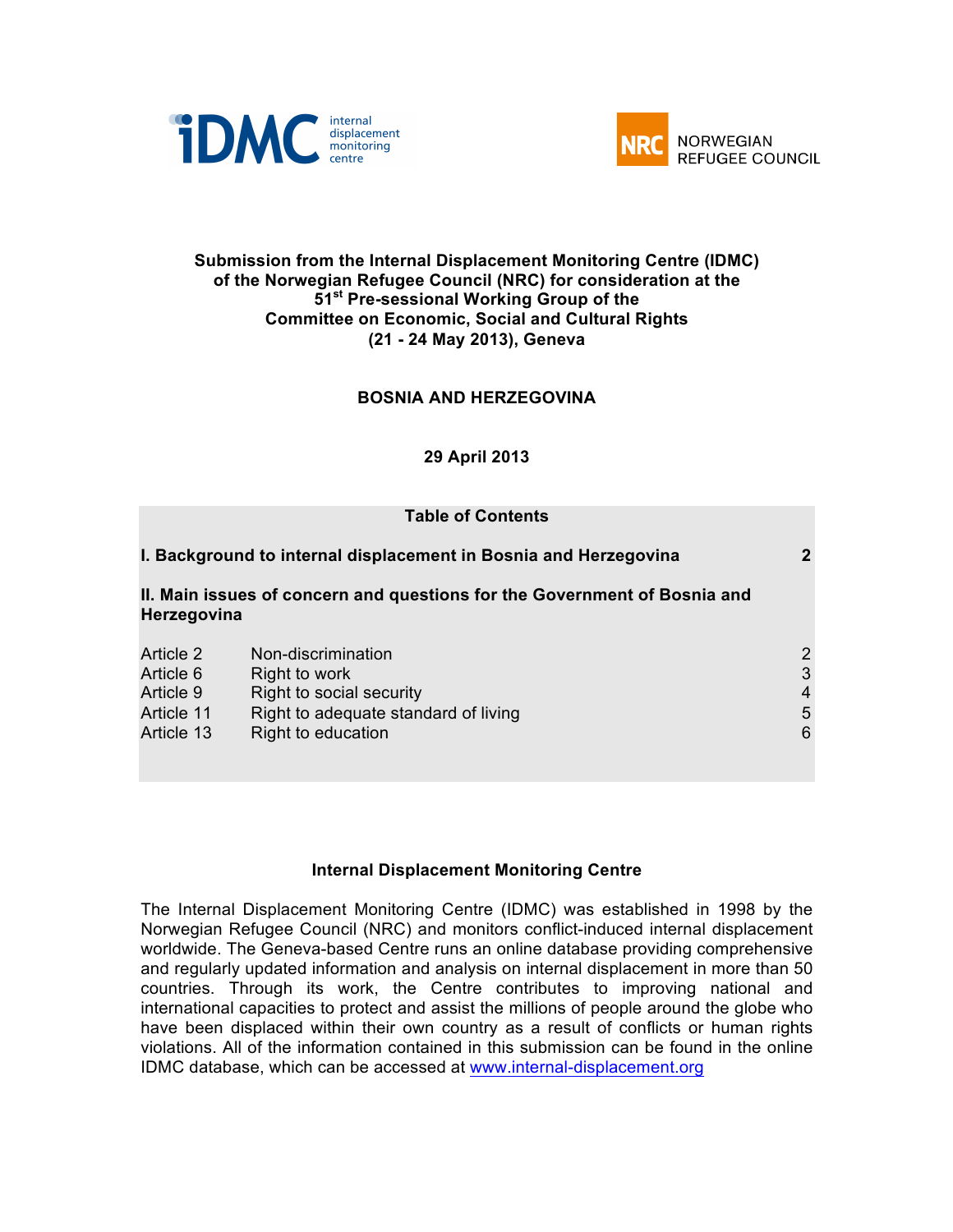## **I. Internal displacement in Bosnia and Herzegovina**

- 1. More than a million people were internally displaced during the 1992 to 1995 war in Bosnia and Herzegovina following the collapse of the Socialist Federal Republic of Yugoslavia. People fled their homes as a result of inter-ethnic generalised violence, human rights violations and armed conflict between Serb, Croatian and Bosnian armed forces and militias.
- 2. There has been no further large-scale violence since the *General Framework Agreement for Peace in Bosnia and Herzegovina* was signed in 1995. Nevertheless, secessionist and divisive political rhetoric remains intense and the country remains ethnically divided. The underlying causes of instability and displacement are still to be adequately addressed. In the current tense environment further violence and displacement cannot be ruled out.
- 3. At the end of 2012, the government reported there were still around 103,000 internally displaced persons (IDPs). The figure may be higher since it is based on resolved property repossession cases and IDPs' intentions to return, neither of which has always amounted to a durable solution. As a result of lingering mistrust, IDPs have mostly remained in areas where they are part of the majority ethnic group.
- 4. The government has in recent years expanded support for IDPs in areas other than their places of origin as reflected in the *Revised Strategy for the Implementation of Annex VII of the Dayton Peace Agreement* adopted in June 2010, and the *Law on Refugees from Bosnia and Herzegovina, Displaced Persons and Returnees*, drafted in December 2012. However, these policies have yet to be implemented.
- 5. This submission aims to inform the work of the Country Report Task Force on Bosnia and Herzegovina as it develops a list of issues in connection with the consideration of the second periodic report of Bosnia and Herzegovina (E/C.12/BIH/2).

## **II. Main issues of concern and questions for the Government of Bosnia and Herzegovina**

## **Article 2 Non-discrimination**

- 6. People who were displaced to areas where they were an ethnic minority or returned to areas where they are an ethnic minority continue to endure discrimination. They often face intimidation and generally struggle to access housing, jobs, education, social benefits and health care. Laws aimed at increasing minority returnee representation in private and public sector employment are not being implemented.
- 7. Hate crimes in 2012 continued to be manifest particularly in areas where displaced people have returned. These crimes have targeted returned IDPs belonging to an ethnic minority, as well as Roma, Jews and sexual minorities. The Organization for Security and Cooperation in Europe (OSCE) reported in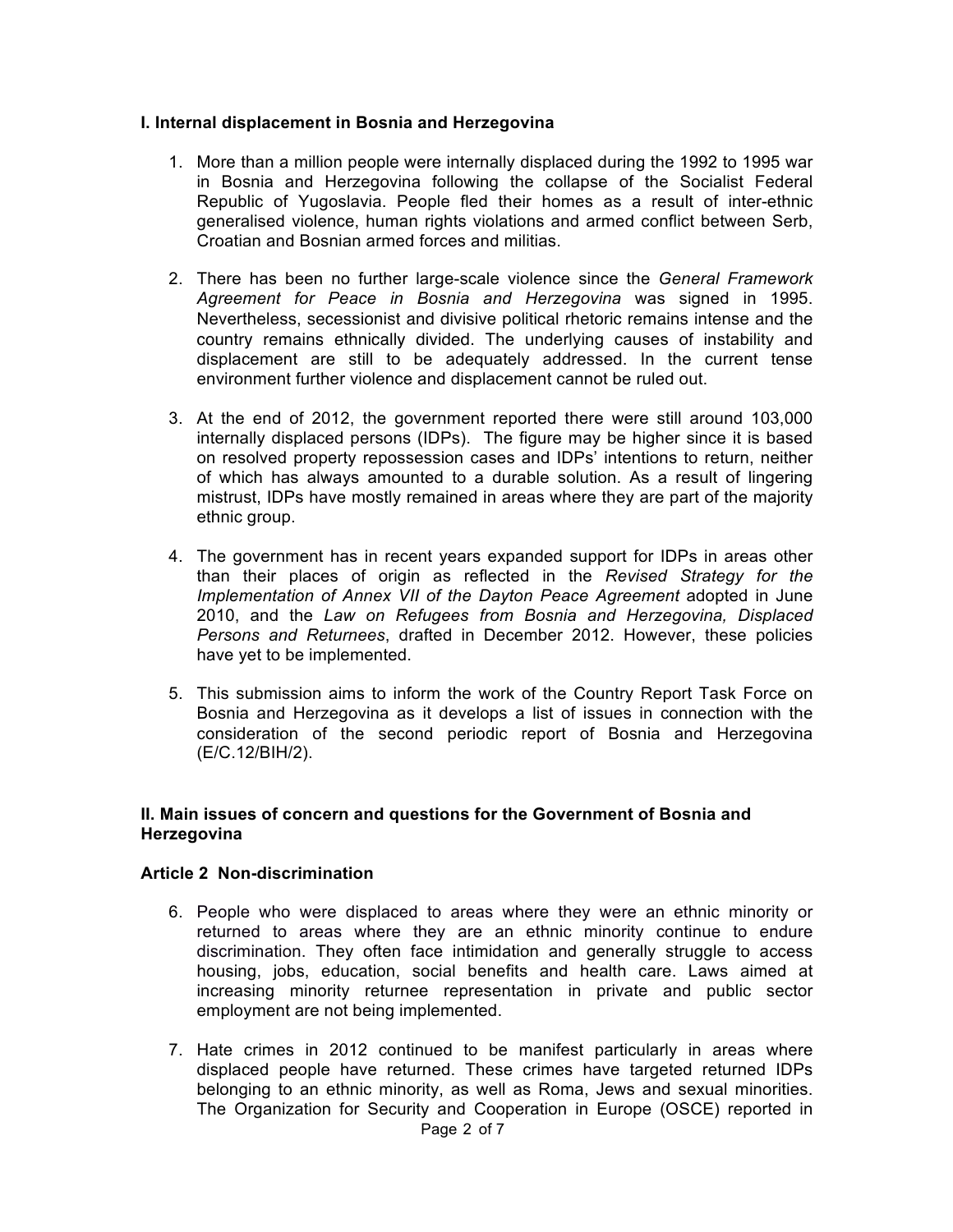2012 that such incidents still occur regularly in Srebrenica, Banja Luka and Mostar regions. The OSCE also acknowledged the Government has publicly condemned hate crimes and addressed hate crimes within security forums that bring together local police, mayors, municipal offices, minority and religious leaders and civil society leaders, but that more often than not, the government remains silent on such incidents. Hate crimes are a significant barrier to sustainable IDP return and integration, and detrimental to rebuilding social trust. Continuation of these crimes may instigate further violence and displacement.

8. In its  $2^{nd}$  Periodic State report (E/C.12/BIH/2) submitted to the Committee on 2 November 2012 (para 20), the Government of Bosnia and Herzegovina acknowledges that discrimination of IDPs continues to be an issue and that the "altered social environment" poses difficulties to returned IDPs. However, there is no explanation of the causes of discrimination against IDPs, the measures taken to combat it or the incidence of hate crimes in areas that IDPs have returned to.

**Given the continued limitations on IDPs' enjoyment of Covenant rights due to discrimination and hate crimes, IDMC invites the Committee to pose the** 

- Please outline the measures the government has taken to prevent, diminish and eliminate formal and substantial discrimination against IDPs who are an ethnic minority in their place of residence.
- Please outline the actions the government has taken to investigate and punish the perpetrators of hate crimes in areas where displaced people have returned, and to ensure that these types of crimes cease from occurring altogether.

# **Article 6 Right to work**

- 9. The latest data from 2008 suggests that returned IDPs belonging to an ethnic minority were disproportionately affected by unemployment. At the time, national unemployment was between 18 and 22 per cent, while up to 90 per cent of ethnic minority returned IDPs were unemployed. Ethnic minority returned IDPs have complained of discrimination in access to employment and laws aimed at increasing their representation in private and public sector employment are not being implemented.
- 10. Limited access to employment has deterred many IDPs from returning to their pre-war community. Others who have returned were left to their own devices after some initial assistance and often struggle to make ends meet. Most returned IDPs live in rural areas where they barely make a subsistence living off the land. Many therefore depend on meager pensions and social benefits as their main source of income. As a result, many returned IDPs have moved again to cities where they belong to a majority group to look for job opportunities.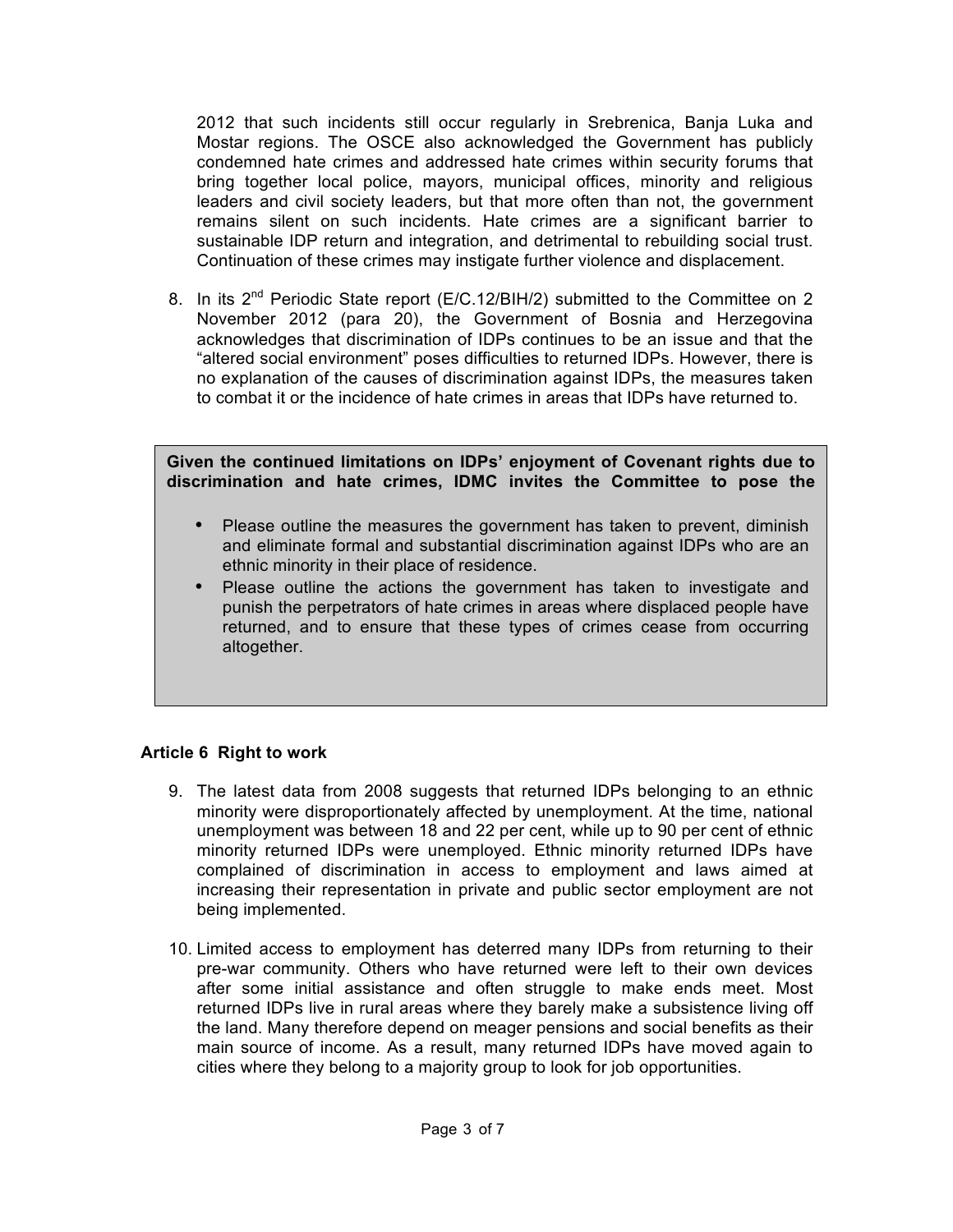- 11. There is no current data on the unemployment rates of IDPs or returned IDPs. Apart from situations where lack of livelihood is linked to lack of access to assets or property, it remains difficult to disassociate IDPs' unemployment from general economic precariousness, rural to urban migration, and general increase in poverty levels. As such, it is not clear whether IDPs face particular barriers to employment or livelihood opportunities on the basis of their displacement.
- 12. In its 2<sup>nd</sup> Periodic State report (E/C.12/BIH/2) submitted on 2 November 2012 to the Committee (para 20), the Government of Bosnia and Herzegovina reports that young people are leaving return areas to find jobs in larger cities, and acknowledges that the most vulnerable IDPs need additional financial support. The Government also reports that the national unemployment rate is 23.4 per cent (para 24) and that "slow job creation and low labour demand" are the main factors contributing to unemployment (para 42). It also outlines various projects to increase employment of women, youth, people with disabilities and Roma (paras 53-67). However, the government does not provide any figures on unemployment of IDPs, explain the particular barriers IDPs face in accessing jobs or outline measures taken to increase employment opportunities for IDPs.

**Given the continued difficulty for IDPs to regain their self-reliance some 20 years following the conflict, and that having a job is a necessary precondition for the realisation of other Covenant rights, IDMC invites the Committee to pose the following questions to the Government of Bosnia and Herzegovina in relation to Article 6:**

- Collect and analyse unemployment trends of IDPs as compared to the rest of the population, including disaggregated data by age, sex and location.
- Please indicate the specific measures the government has taken to create employment opportunities for IDPs.

# **Article 9 Right to social security**

- 13. The lack of harmonised national legislation on social benefits such as health care, pensions, or compensation for civilian victims of war has convinced many IDPs not to return, while some of those who had returned chose to leave again. This is because entitlements can be lower in the area of return. Others who did return have kept their registered residence in areas of displacement, in order to continue profiting from better social services, such as health care, education and pension funds, which are generally more advantageous in the Federation of Bosnia and Herzegovina than in Republika Srpska.
- 14. In its 2<sup>nd</sup> Periodic State report (E/C.12/BIH/2) submitted on 2 November 2012 to the Committee (para 101), the Government of Bosnia and Herzegovina reported that "an inter-entity agreement on pensions especially when it comes to returnees from one entity to another has not been adequately solved…A system in which a pension is paid by the insurance carrier on whose territory the last pensionable years were earned has not been established because of obstruction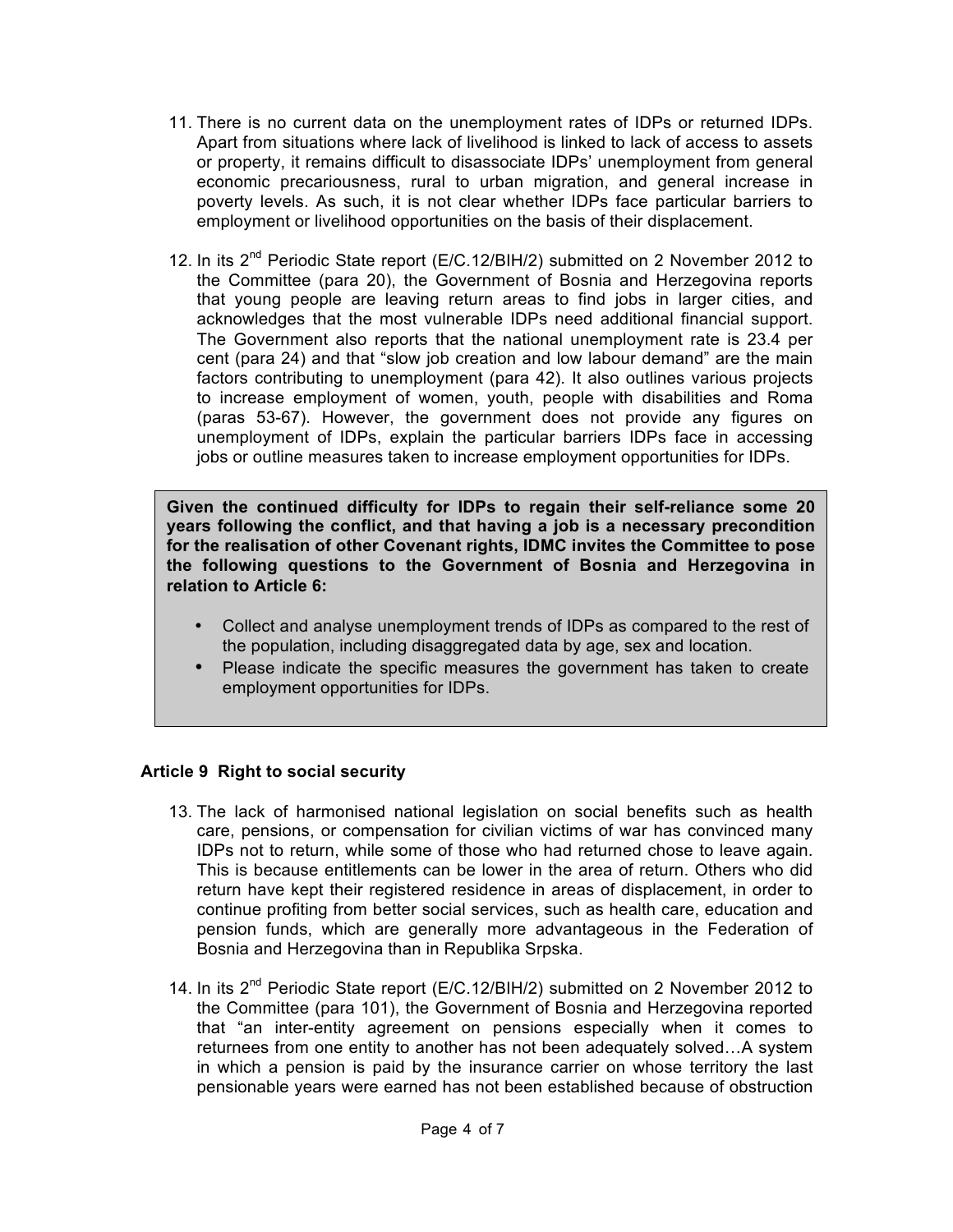by the authorities although it was ordered by the Human Rights Chamber and the European Court of Human Rights".

**Given that many IDPs do not receive their full due social benefits at their continuous place of residence, IDMC invites the Committee to consider posing the following questions to the Government of Bosnia and Herzegovina in relation to Article 9:**

- Please outline concrete plans to ensure that IDPs receive their social benefits due to them regardless of their place of residence.
- Please outline measures the government has taken to implement the Human Rights Chamber and European Court of Human Rights ruling on pensions.

## **Article 11 Right to adequate standard of living - housing**

- 1. The Government has made significant efforts to ensure IDPs enjoy access to adequate housing. It reported in its  $2^{nd}$  Periodic State report (E/C.12/BIH/2) submitted to the Committee on 2 November 2012 that it adopted and implemented property restitution laws that allowed pre-war owners and holders of tenancy rights to repossess their housing units. It also allocated more than 50 million euros for the reconstruction, electrification and rehabilitation of infrastructure in returnees' villages, thus creating conditions for many displaced persons to return to their homes.
- 2. IDPs may also benefit from other government housing policies. The housing component of the Action Plan for Roma, which aims to meet Roma housing needs by 2015, has three basic objectives: legalisation of Roma dwellings and settlements; public awareness raising about housing problems, legal regulations, and housing culture; and planning the construction of new housing units through social housing. The Minister for Human Rights and Refugees has also proposed a National Strategy for Access to Housing.
- 3. International donors continue to support the government with funding for housing for displaced persons. In 2012, donors partially funded a regional programme under the 2005 Sarajevo Process to provide housing to refugees and IDPs in Bosnia and Herzegovina and other countries in the region. The first projects were approved in April 2013, but will only benefit refugees and not IDPs. Also in 2012, the Council of Europe Development Bank approved a loan for 60 million euros to provide at least 2,600 dwellings for 7,200 displaced persons who have been living in collective centres since the war in the 1990s.
- 4. Despite these measures, many IDPs still live in sub-standard housing. More than 8,600 IDPs live in dilapidated collective centres, many of them with physical or mental disabilities, chronic illnesses, or no income or family support. In return areas, many IDPs live in partially reconstructed homes without electricity or water supply. The Government reports that around 146,000 housing units, or 30 per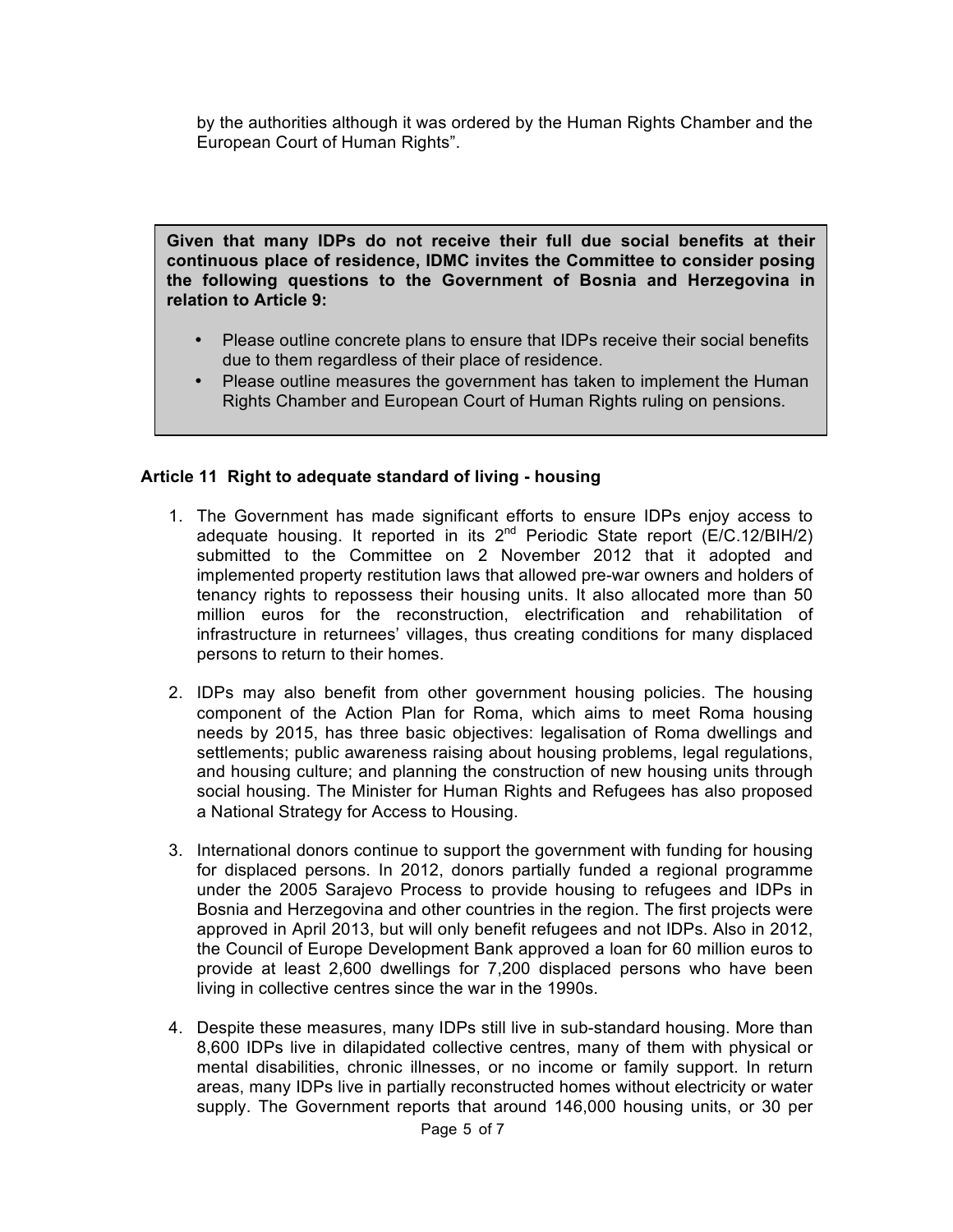cent of the damaged or destroyed housing stock, still need to be rebuilt. Information on the living conditions of IDPs living outside of collective centres and outside of their area of origin is unavailable.

5. Many IDPs who did not own property or hold tenancy rights before the war have not had the opportunity to benefit from any housing assistance. Internally displaced Roma face particular challenges in this regard. They usually do not have documents or other evidence of their pre-war property because they had no title of ownership of land and housing, nor was their property entered in the land registry.

**Given that many IDPs continue to live in substandard conditions some 20 years following their displacement despite measures taken by the government and international community, IDMC invites the Committee to consider posing the following questions to the Government of Bosnia and Herzegovina in relation to Article 11:**

- Please provide information on the housing situation of IDPs living outside of collective centres, including any specific needs for support and concrete plans for how the government will ensure this group can access adequate housing.
- Please provide information on government plans to improve living conditions for the 1400 IDPs living in collective centres who will not benefit from improved housing funded by the Council of Europe Development Bank loan.
- Please outline measures the government has taken to continuously improve living conditions for internally displaced Roma and the results to date.
- Please provide an update on the status of the Strategy for Access to Housing in Bosnia and Herzegovina (para 164 of E/C.12/BIH/2).

# **Article 13 Right to education**

- 6. Primary education remains segregated in Bosnia and Herzegovina. "Two schools under one roof" is a phenomenon that emerged after the war and has existed ever since. Children of different ethnicities attend the same school but are taught different curricula at separate times and do not meet during breaks. Teachers and school administration also use separate rooms. Around 50 such schools continue to exist throughout the country.
- 7. A 2002 *Interim Agreement on Accommodation of Specific Needs and Rights of Returnee Children* contributed to increasing the number of minority returnee children attending school in their place of return. However, some parents prefer to send their children out of their catchment area to ensure that they follow a specific curriculum, and the practice of bussing children to majority areas has diminished but by no means disappeared.
- 8. This division of the education system along ethnic lines perpetuates ethnic separation of the population as well as related prejudices and intolerance. As such it remains an obstacle to achieving inclusiveness in education and society.